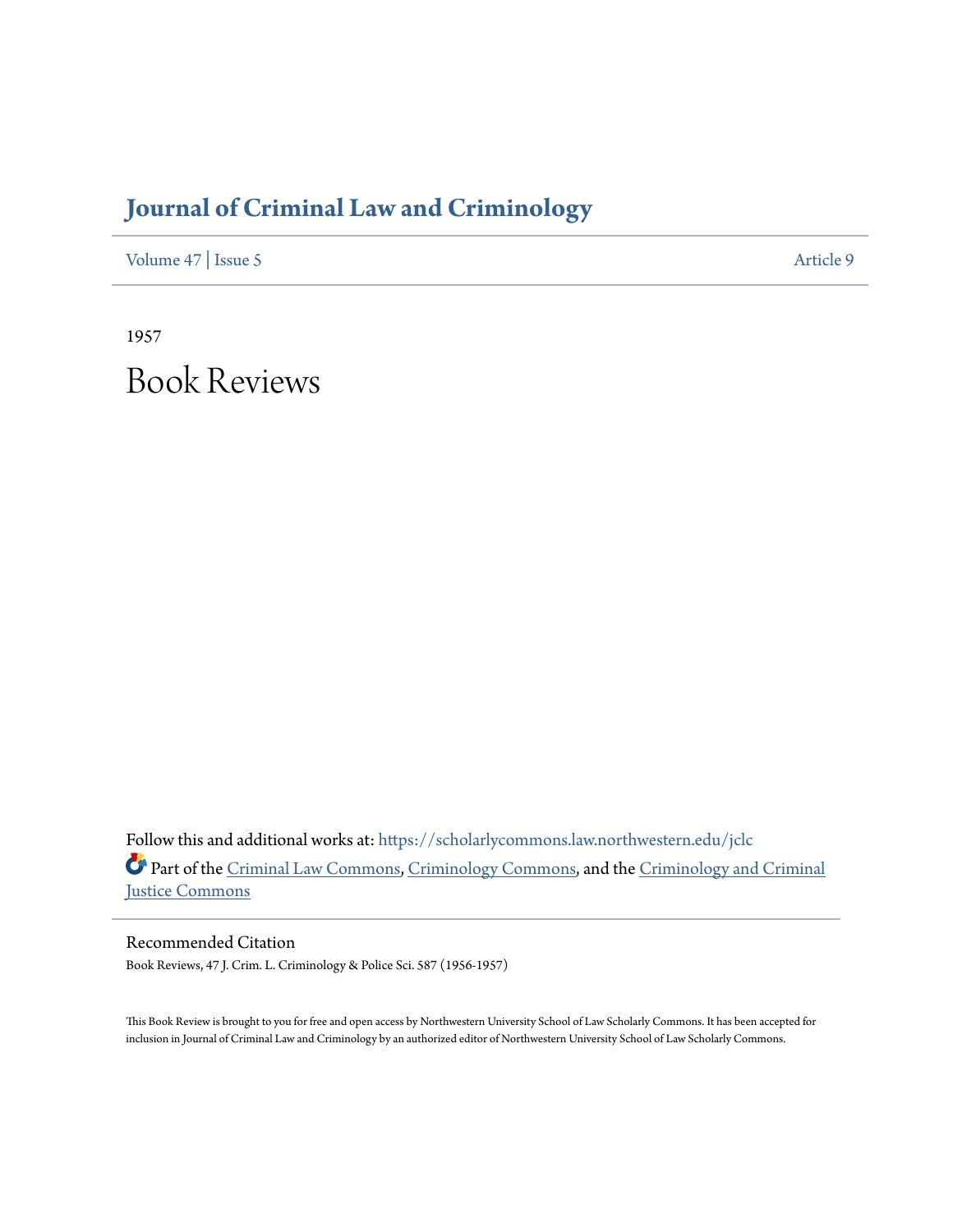VIOLENCE BEHIND BARS. By *Vernon Fox*. New York: Vantage Press, Inc., 1956, pp., 317, \$3.75.

This book is a report on what has been called the most dangerous riot in prison history-the riot in the Michigan State Prison at Jackson in 1952. The author, then Assistant Deputy Warden in charge of individual treatment, was the central figure throughout. He was more responsible than anyone else for ending the riot, for saving the lives of hostage guards, and for averting incalculable bloodshed. His example of cool-headedness and of physical and moral courage is difficult to match, if, indeed, it can be equaled. When others were quavering and running away, he stood his ground and won the respect of the rioters-an extraordinary example of applied- psychology in the management of angry men.

This reviewer knows of no other source which provides a picture as clear as the one Professor Fox has given us of the politically oriented "investigation," like that which a state government will inevitably institute to "fix the blame" for a prison riot. A serious disturbance in the "big house" inflames the public (voters). To placate them-find a goat. For this purpose it is necessary to point to a particular individual after a "thorough official investigation." Fox knows all about that.

The reader must be alert to follow all the varieties of loaded phrase, the contradictions and the shadings of misrepresentation which abound in an investigation like the one held in Michigan during the month or so after the riot. Politicians describe theirs as an honorable occupation! Perhaps it is true-when they are not engaged in an "investigation" like this one, where, as they seem to see it, "the true situation is of passing importance" (p. 299-300).

Why prison riots? This question is impossible to answer if we adopt a strict definition of "cause." Generally speaking, a background of frustration and deadening routine is probably always present. Pent-up energy, then, like a charge of powder in a hair-trigger rifle may be set off by the slightest stimulus, perhaps a chance remark by an unwary guard. Food may be good; medical care of high grade; parole boards may be respected; and yet rioters may rage (p. 36). The moral is not far off.

It is in the last chapter of the book-one might say in the last three pages-that the author focuses the reader's attention upon his penal philosophy. He offers fifteen hypotheses with reference to causes of riots. These indicate a breadth of view and thoughtfulness which Dr. Fox has derived from long and responsible association with prison management.

Finally, in the last paragraph: "While it is desirable to have a peaceful prison, it is more important to have an effective one. Effectiveness is predicated on strength and understanding.... It takes a tolerant orientation.., to understand and use the dynamics of human behavior.... Treatment and custody should compatibly intertvine-but custody can't come first."

ROBERT H. GAULT

Evanston, Illinois

**JUVENILE OFFENDERS BEFORE THE COURTS.** By *Max Griinhut.* London: Oxford University Press, 1956, Pp. 143. \$3.40.

The author has done a commendable job in surveying juvenile delinquency and treatment practices of the courts in 134 police districts in England and Wales. According to this volume, the post-war period of readjustment brought with it a substantial increase in the number of juvenile delinquents. The problem was further accentuated by the various forms of crimes and figures for juvenile offenders in different parts of Great Britain. Incidentally, these variations were reflected in the separate reactions of the magistrates concerned. The author presents statistical evidence and other data to point up the effect of various forms of corrective treatment on similar and different groups of juvenile offenders.

At present, the tide seems to be turning. Dr.